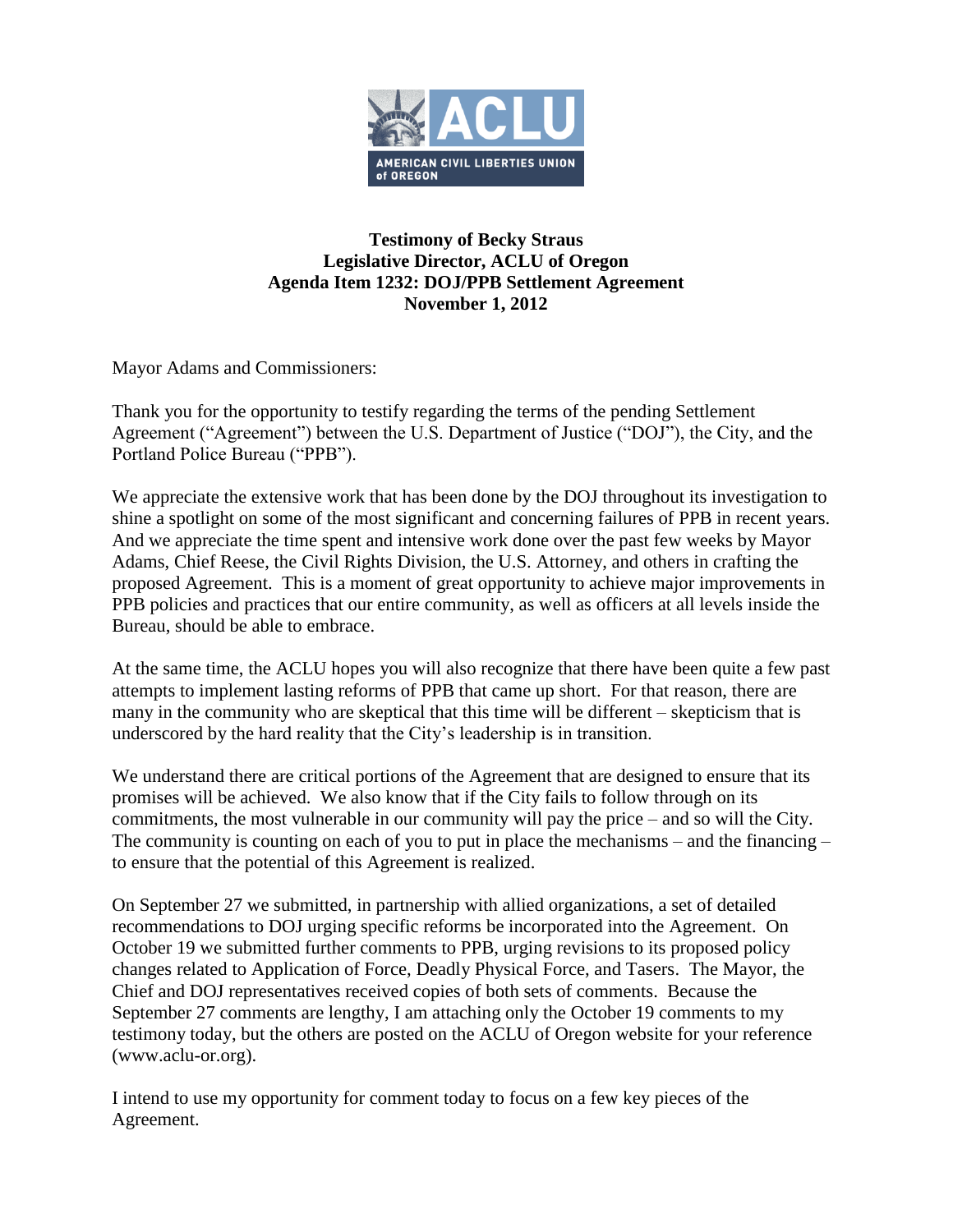#### Agreement Implementation and Enforcement

Our September 27 comments highlighted the need for an independent monitor to oversee the implementation of the Agreement. We proposed that the monitor position would serve as an agent of the court, ensuring legal accountability if the City and PPB did not substantially comply within a set period of time. Because there is no such monitor set out in the Agreement, we continue to be concerned that there is not enough accountability to ensure that what is mandated will ever be actualized.

We acknowledge that the Compliance Officer and Community Liaison ("COCL") is intended to fill this role,<sup>1</sup> but point out that the COCL lacks any authority to prompt judicial enforcement to correct non-compliance.<sup>2</sup> We are disappointed that the Agreement stops short of this necessary safeguard. Along with the COCL and additional oversight bodies, we intend to be active participants in monitoring the implementation of the Agreement so as to hold all parties accountable.

### Use of Force $3$

We appreciate the many specific terms in the Agreement that are in line with both sets of comments we have submitted over the past few months, especially our October 19 comments related to use of force policies. As one example, in a number of places throughout the Agreement's Use of Force section, PPB is directed to adopt a policy authorizing only the level of force necessary in each instance.<sup>4</sup> We think that this "necessary standard" should overlay all other policies on use of force, so that even if use of force in a particular case is lawful and constitutional it cannot be used if it is not the least amount necessary to achieve that lawful objective. The Agreement mandates as much and we agree with this change.

Further, the Agreement calls for policy and procedures that place emphasis on disengagement and de-escalation, $5$  with particular focus on updated training programs to prepare officers to make important public safety decisions in a range of encounters with members of the community. These two pieces in tandem were a key message in both sets of comments we have recently submitted.

In the Electronic Control Weapons subsection, the Agreement should be more specific about when Taser use is or is not authorized. As noted in our October 19 comments, the presumption

 $\overline{a}$ 

 $1$  Section X(b)

<sup>&</sup>lt;sup>2</sup> See also Paragraph 5, which limits enforcement authority to DOJ, the City, and PPB: "This Agreement is enforceable only by the Parties. No person or entity is, or is intended to be, a third-party beneficiary of the provisions of this Agreement for purposes of any civil, criminal, or administrative action, and accordingly, no person or entity may assert any claim or right as a beneficiary or protected class under this Agreement."

 $3$  We acknowledge that in some areas (for example, police takedowns and use of Tasers) has declined in recent years, but also that pepper spray use and officer-involved shoots have risen

[<sup>\(</sup>http://www.oregonlive.com/portland/index.ssf/2012/09/portland\\_police\\_release\\_report\\_3.html\)](http://www.oregonlive.com/portland/index.ssf/2012/09/portland_police_release_report_3.html). That said, in all areas there remains much room for improvement in the policies, procedures, and training that guide an officer's decision-making as to when to deploy force and at what level.

<sup>&</sup>lt;sup>4</sup> Section III, throughout

 $<sup>5</sup>$  Paragraph 67(a)</sup>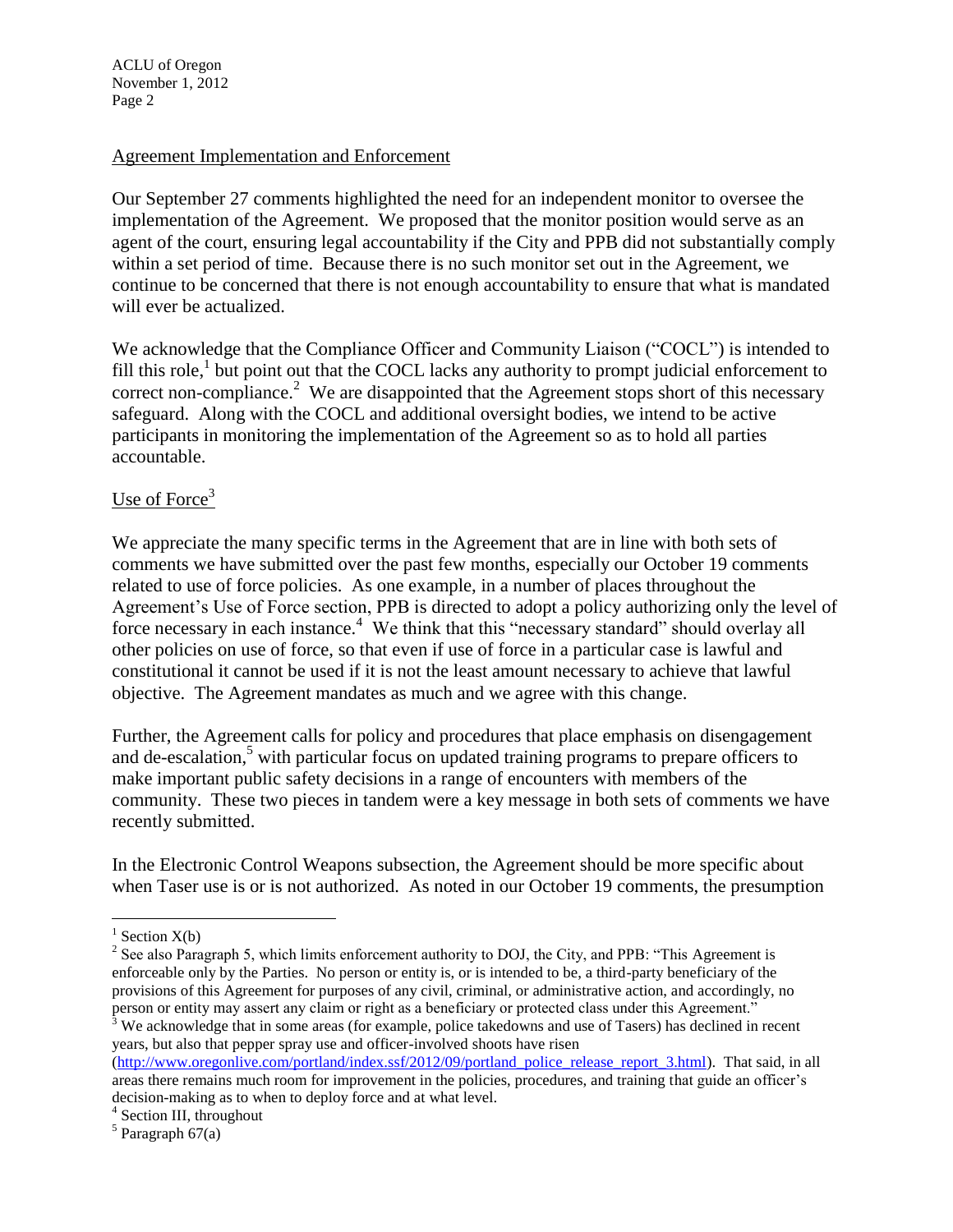should be that Taser use is prohibited when applied to a person with mental illness or experiencing mental health crisis, and that presumption can be overcome only if there is both an imminent threat of harm to the officer or another person and the use of the Taser is the least amount of force necessary. The Agreement sets out this standard<sup>6</sup> and we agree, but the Agreement should then also set the standard for use of the Taser applied to a person who does not have a mental illness or is not experiencing mental health crisis. In general, the use of the Taser should only be permitted when the subject is displaying "active aggression"<sup>7</sup> and the use of the Taser is the least amount of force necessary in that instance. The Agreement should specify this limited and narrow authority.

### Officer Accountability

Rather than replace an officer accountability system that the DOJ reported to be "selfdefeating,"<sup>8</sup> the Agreement only seeks to tinker with a structure that deserves comprehensive overhaul.

We recognize that some of these small changes will benefit the goal of swift and fair response to incidents of alleged officer misconduct, including a 180-day timeframe for completion of administrative investigations,<sup>9</sup> Citizen Review Committee-member ("CRC") participation in Police Review Board ("PRB") procedures,<sup>10</sup> additional members on the CRC,<sup>11</sup> and an enhanced website to improve communication and transparency for a complainant and other members of the public tracking misconduct cases, $^{12}$  to name a few. Declining to accept several of the recommendations for improvement outlined in our September 27 comments, however, the Agreement reaffirms a standard of review<sup>13</sup> that is overly deferential to PRB and IA and, more generally, an oversight system that lacks independence and meaningful authority to identify problems when they arise.

As long as the officer accountability system is perceived to be ineffectual by the people most affected by officer misconduct, we will continue to struggle as a community to maintain trust in our public safety officers and system.<sup>14</sup>

 $\overline{a}$ 

 $6$  Paragraph  $68(a)$ 

<sup>&</sup>lt;sup>7</sup> "Active aggression" is defined in the current PPB Taser policy as "a threat or overt act of an assault (through physical or verbal means), coupled with the present ability to carry out the threat or assault, which reasonably indicates that an assault or injury to any person is imminent"

<sup>8</sup> September 12, 2012 DOJ Findings re Investigation of PPB, Page 27

<sup>&</sup>lt;sup>9</sup> Paragraph 120. Additionally, of note, the ACLU of Oregon has been calling on the Council for staffing improvements and quicker timelines for Internal Affairs investigations since at least 2001, when we wrote a letter to then Mayor Katz with several recommendations to improve the Portland's Police Internal Investigations Auditing Committee (PIIAC).

 $10$  Paragraph 130(a)

 $11$  Paragraph 133

<sup>12</sup> Paragraph 137

 $<sup>13</sup>$  Paragraph 134: "The City and PPB agree that the CRC may find the outcome of an administrative investigation is</sup> unreasonable if the CRC finds the findings are not supported by the evidence."

<sup>&</sup>lt;sup>14</sup> "The Parties further recognize that the ability of police officers to protect themselves and the community they serve is largely dependent on the quality of the relationship they have with that community. Public and officer safety, constitutional policing, and the community's trust in its police force are, thus, interdependent." Introduction, Page 3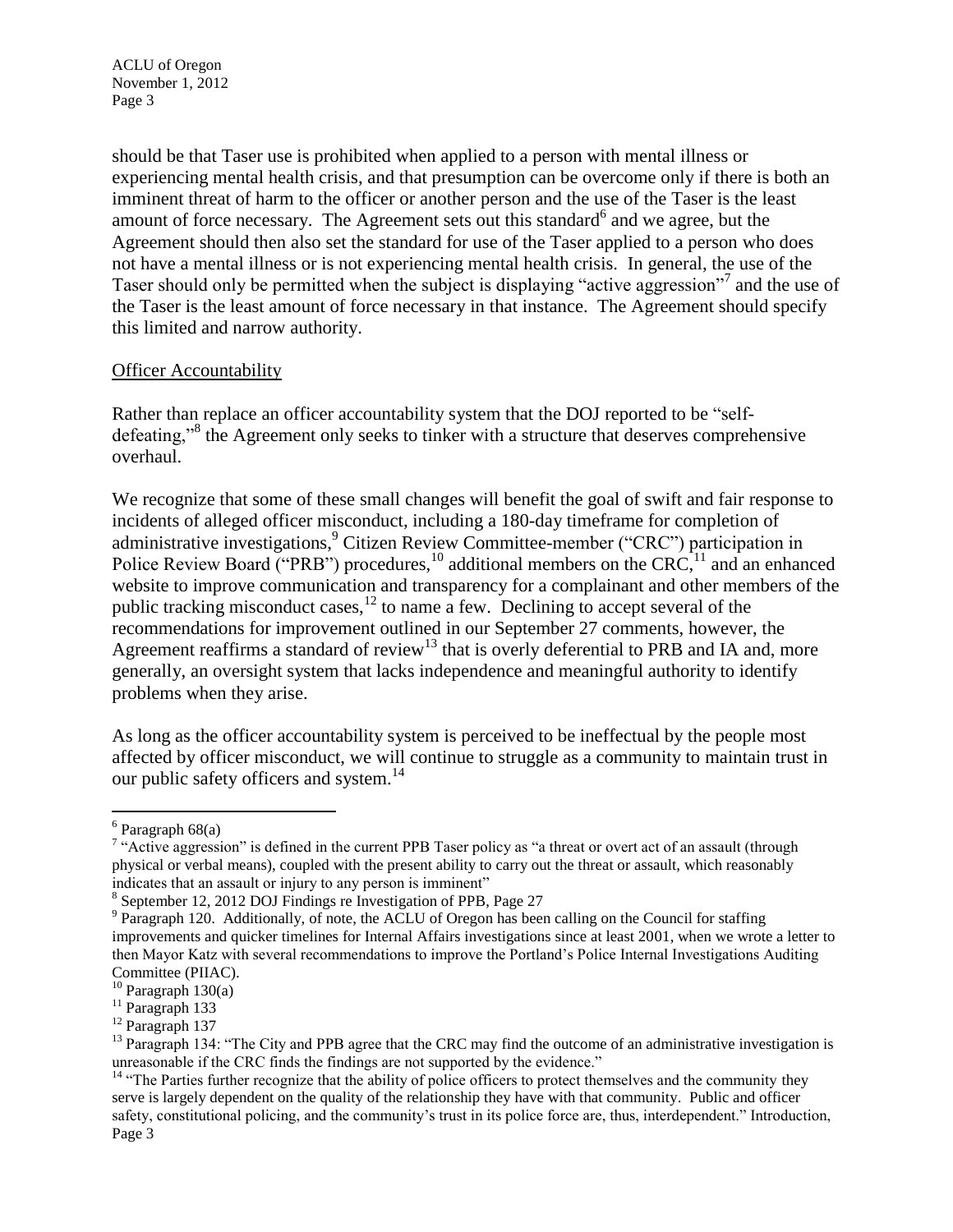### On-Scene Public Safety Statements and Interviews

In any instance of use of deadly force by an officer, competing policy interests are at play: timely dissemination of information to the public and providing due process to officers who in rare instances may be subject to criminal prosecution. We have highlighted this tension in our prior comments and recognize that, in crafting the PPB draft policies and this Agreement, the Parties are wrestling, as well, with how to find the best balance.

It should be obvious that no police officer who believes he or she may be the subject of a criminal investigation is going to agree to a voluntary on-scene walk-through or on-scene interview. If the City is willing to foreclose the possibility of criminal investigation of police officers and guarantee immunity to the involved officer then there is no reason not to make the on-scene interview and walk-through mandatory. The likely insurmountable challenge is in striking a balance that allows the City to have it both ways and expect officers to cooperate voluntarily.

In any event this is an issue that needs further public discussion about the trade-offs involved. The Agreement calls for more deliberation,  $^{15}$  but we anticipate that 90 days is not long enough. This discussion needs to happen openly, rather than just between the parties. The City and PPB should receive more public input so that the most affected members of the community can also fully consider these complex and competing interests and add their perspective.

## Membership of COAB

The DOJ report in September raised concerns about the relationship between PPB and Portland communities of color: "We do not make any finding of a pattern or practice violation in this area. However, it is important to discuss the most prevalent concern identified in the course of our investigation – the often tense relationship between PPB and the African American community."<sup>16</sup>

The re-designation of five members of the Human Rights Commission ("HRC") who currently serve on the Community Police Relations Committee ("CPRC") to the new Community Oversight Advisory Board ("COAB")<sup>17</sup> risks a shift in focus from these issues to mental health issues. Both are equally important to the success of our public safety system and neither should be sacrificed for the sake of the other.

The mission of the HRC is to, in part, "work to eliminate discrimination and bigotry."<sup>18</sup> Because its members are better suited to engage on issues of police relations with communities of color and because the DOJ cited these issues as critically important in Portland, we think that these particular CPRC members should not move away from this work. So as not to isolate from each other these two important areas or devalue the racial equity work by excluding CPRC members from the COAB, however, our recommendation is to leave two seats on the COAB to a CPRC

 $\overline{a}$ 

<sup>&</sup>lt;sup>15</sup> Paragraph 126

<sup>&</sup>lt;sup>16</sup> September 12, 2012 DOJ Findings re Investigation of PPB, Page 38

 $17$  Paragraph  $141(a)(ii)$ 

<sup>18</sup> <http://www.portlandonline.com/equityandhumanrights/?c=48749>